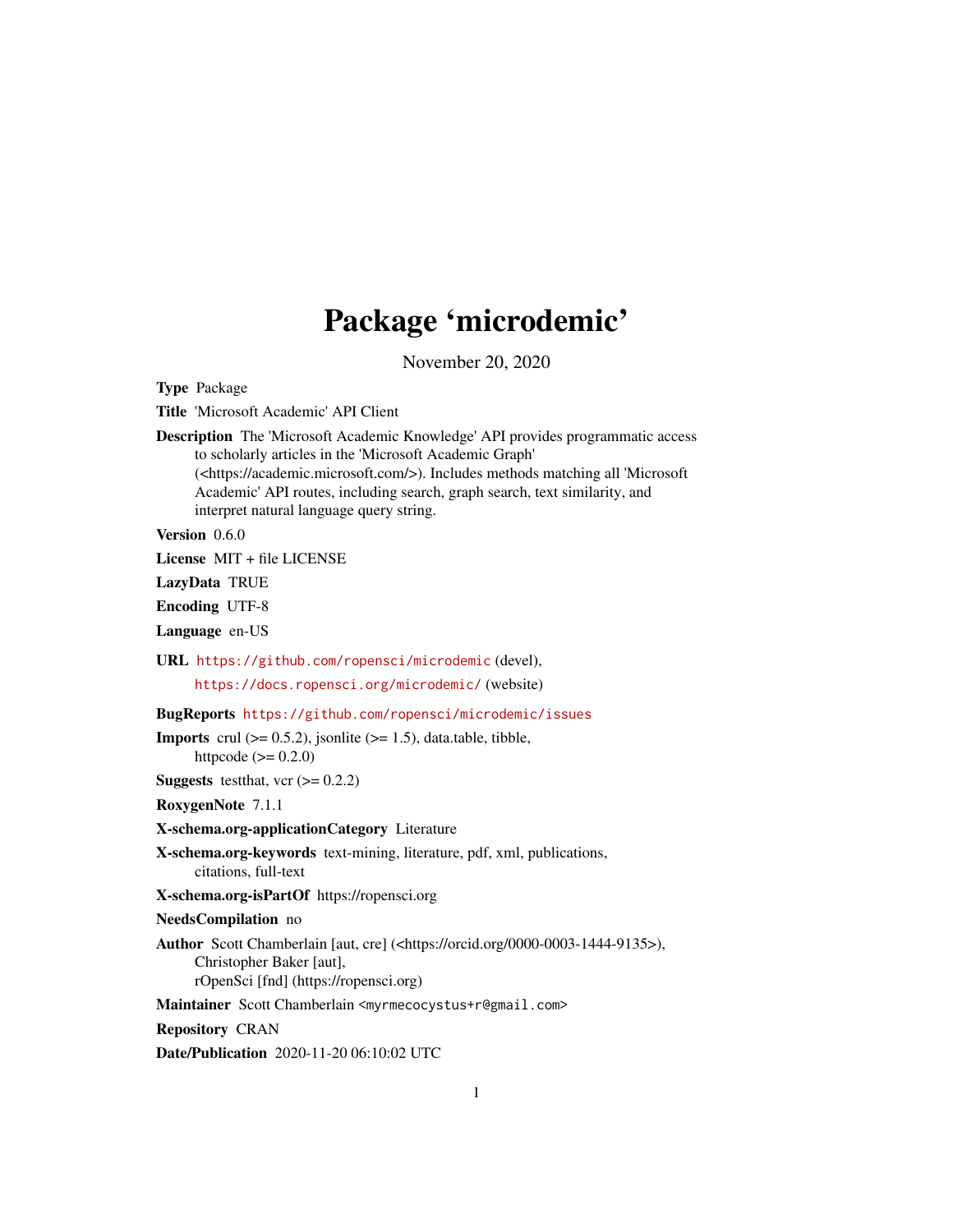### <span id="page-1-0"></span>R topics documented:

| Index |  |
|-------|--|

<span id="page-1-1"></span>microdemic-package *microdemic*

#### Description

Microsoft Academic Client

#### Links

- web interface: https://academic.microsoft.com/
- API docs:
- https://docs.microsoft.com/en-us/academic-services/project-academic-knowledge/introduction

#### Package API

- [ma\\_search\(\)](#page-6-1)
- [ma\\_calchist\(\)](#page-3-1)
- [ma\\_evaluate\(\)](#page-4-1)
- [ma\\_interpret\(\)](#page-5-1)
- [ma\\_abstract\(\)](#page-2-1)

#### Authentication

See Microsoft Academic docs link above to get an API key. Make sure you enable Academic Knowledge. They should give you two API keys - use either one. You can always pass your API key as a parameter to functions in microdemic, but we strongly encourage you to set an environment variable, named MICROSOFT\_ACADEMIC\_KEY

To set the environment variable for the current R session only, run Sys.setenv(MICROSOFT\_ACADEMIC\_KEY = "yourkey"). Then microdemic will pick up this key and you do not have to pass your key as a parameter to the functions.

Even better, save your environment variable in the file that R will use to read in environment variables like MICROSOFT\_ACADEMIC\_KEY=yourkey. This may vary by system and machine. See ?Startup for details. It's likely your .Renviron file that is stored in your home directory. Or could be another environment variable holding file like .zshrc or .bash\_profile. After saving the file, make sure to quit R, source that file like source .Renviron, then start R again. Or restart your RStudio session or similar for other R scenarios.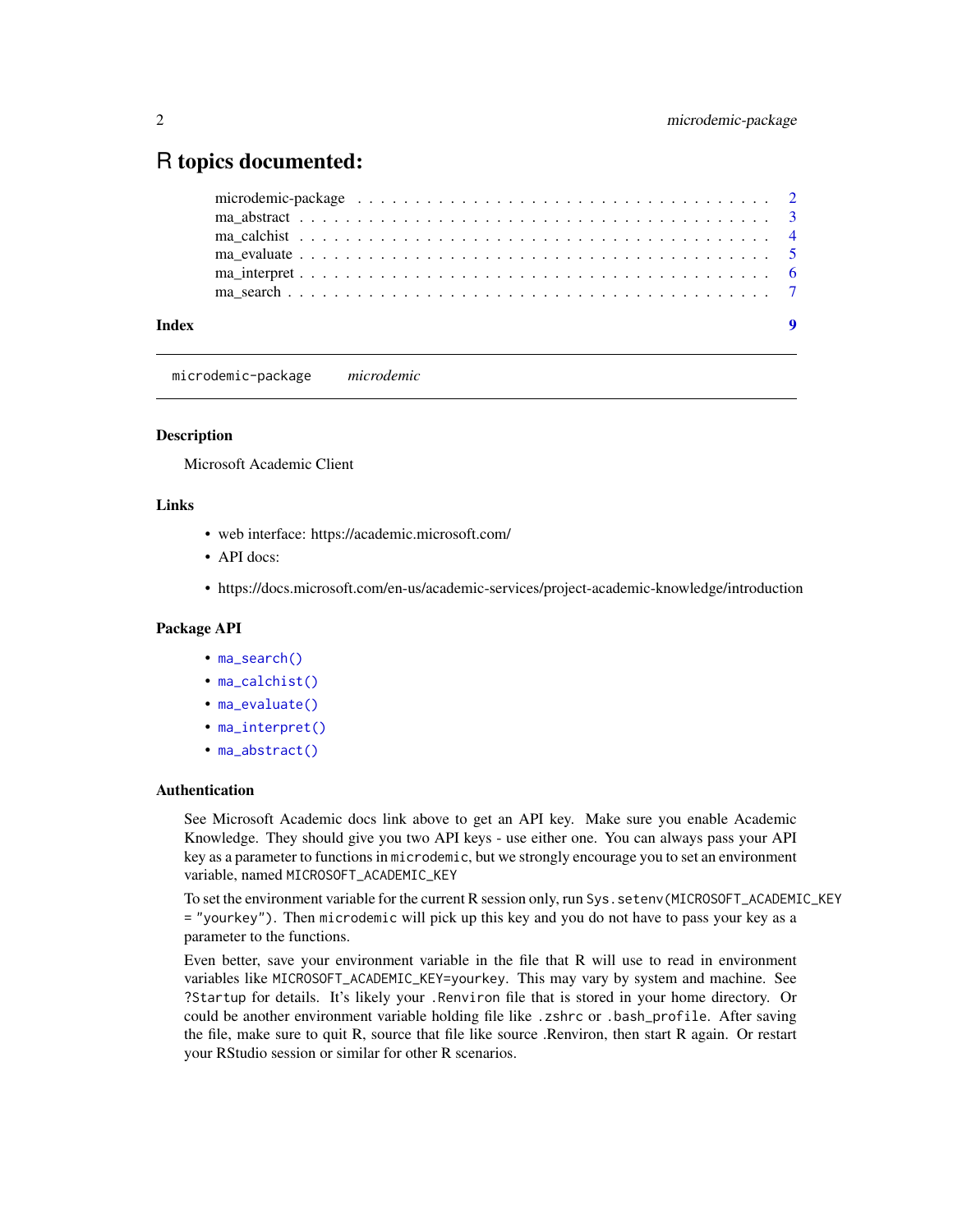#### <span id="page-2-0"></span>ma\_abstract 3

#### Rate limits

- 10,000 transactions per day
- 3 per second for interpret
- 1 per second for evaluate
- 6 per minute for calcHistogram

#### Author(s)

Scott Chamberlain

<span id="page-2-1"></span>ma\_abstract *Fetch abstracts*

#### Description

Fetch abstracts

#### Usage

```
ma_abstract(
  query,
  count = 10,
  offset = 0,
  orderby = NULL,
  model = "latest",
  key = NULL,
  ...
)
```
#### Arguments

| query               | (character) query terms                                                                                   |
|---------------------|-----------------------------------------------------------------------------------------------------------|
| count               | (intger) number of records to return, default: 10                                                         |
| offset              | (intger) record number to start at. default: 0                                                            |
| orderby             | (logical) column by which to order. default: none                                                         |
| model               | (character) Name of the model that you wish to query. One of 'latest' or 'beta-<br>2015'. Default: latest |
| key                 | (character) microsoft academic API key, see the Authentication section in<br>microdemic-package           |
| $\cdot \cdot \cdot$ | curl options passed on to crul:: HttpClient                                                               |

#### Value

data.frame, with two columns: Id and abstract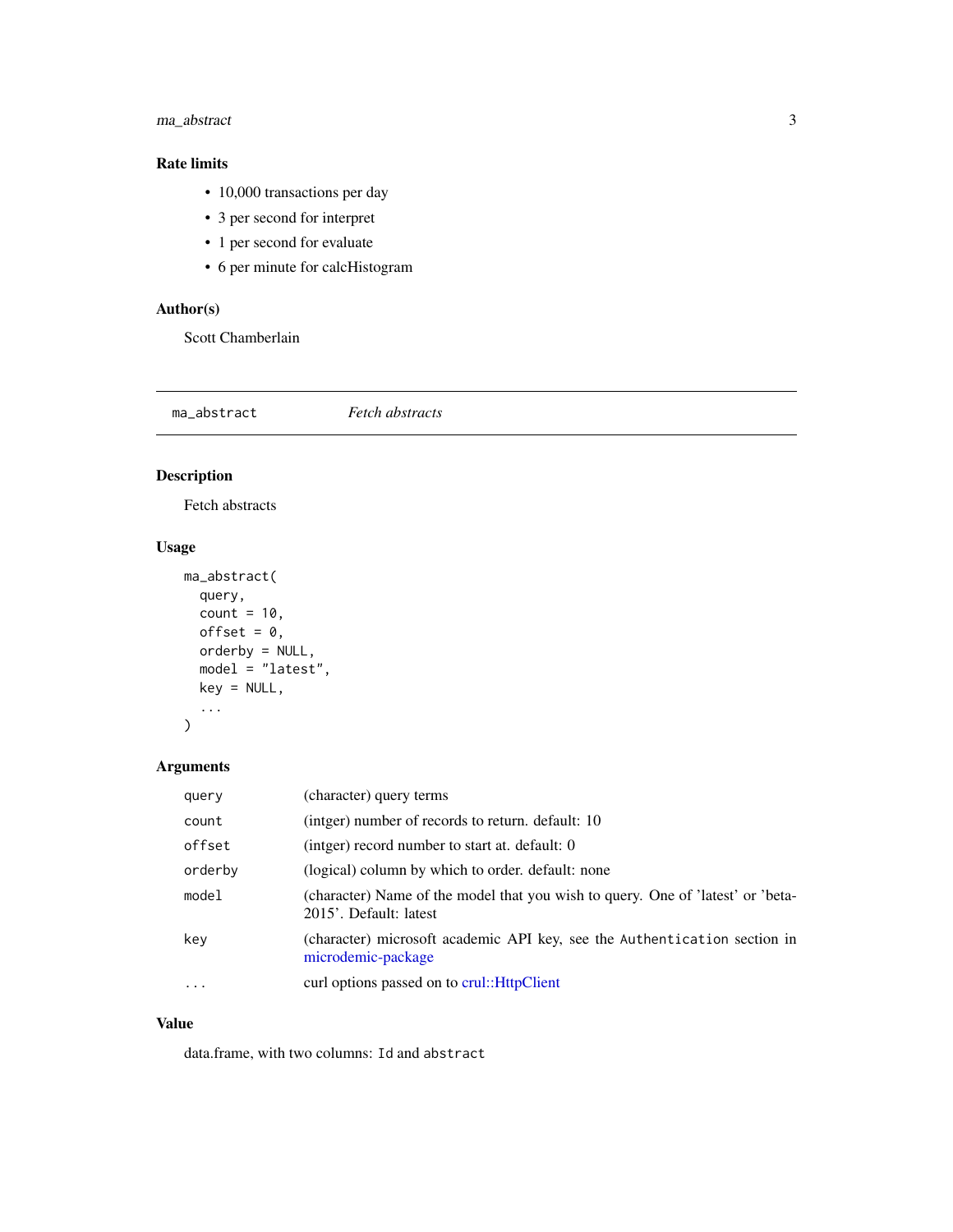#### Note

articles without abstract are removed, so number returned may not equal number requestd with the count parameter

#### Examples

```
## Not run:
ma_abstract(query = "Y=2010", count = 10)
ma_abstract(query = "Y=[2010, 2012)", count = 10)
```

```
## End(Not run)
```
<span id="page-3-1"></span>ma\_calchist *CalcHistogram API*

#### Description

CalcHistogram API

#### Usage

```
ma_calchist(
  query,
  count = 10,
  offset = 0,
  atts = c("Id", "AA.AuN", "J.JN", "Ti", "Y", "CC"),
  model = "latest",
  key = NULL,
  ...
)
```
#### Arguments

| query    | (character) query terms                                                                                                                                                                |
|----------|----------------------------------------------------------------------------------------------------------------------------------------------------------------------------------------|
| count    | (intger) number of records to return. default: 10                                                                                                                                      |
| offset   | (intger) record number to start at. default: 0                                                                                                                                         |
| atts     | (character) fields to return, in a character vector. See https://docs.microsoft.com/en-<br>us/academic-services/project-academic-knowledge/reference-entity-attributes for<br>details. |
| model    | (character) Name of the model that you wish to query. One of 'latest' or 'beta-<br>2015'. Default: latest                                                                              |
| key      | (character) microsoft academic API key, see the Authentication section in<br>microdemic-package                                                                                        |
| $\cdots$ | curl options passed on to crul::HttpClient                                                                                                                                             |

<span id="page-3-0"></span>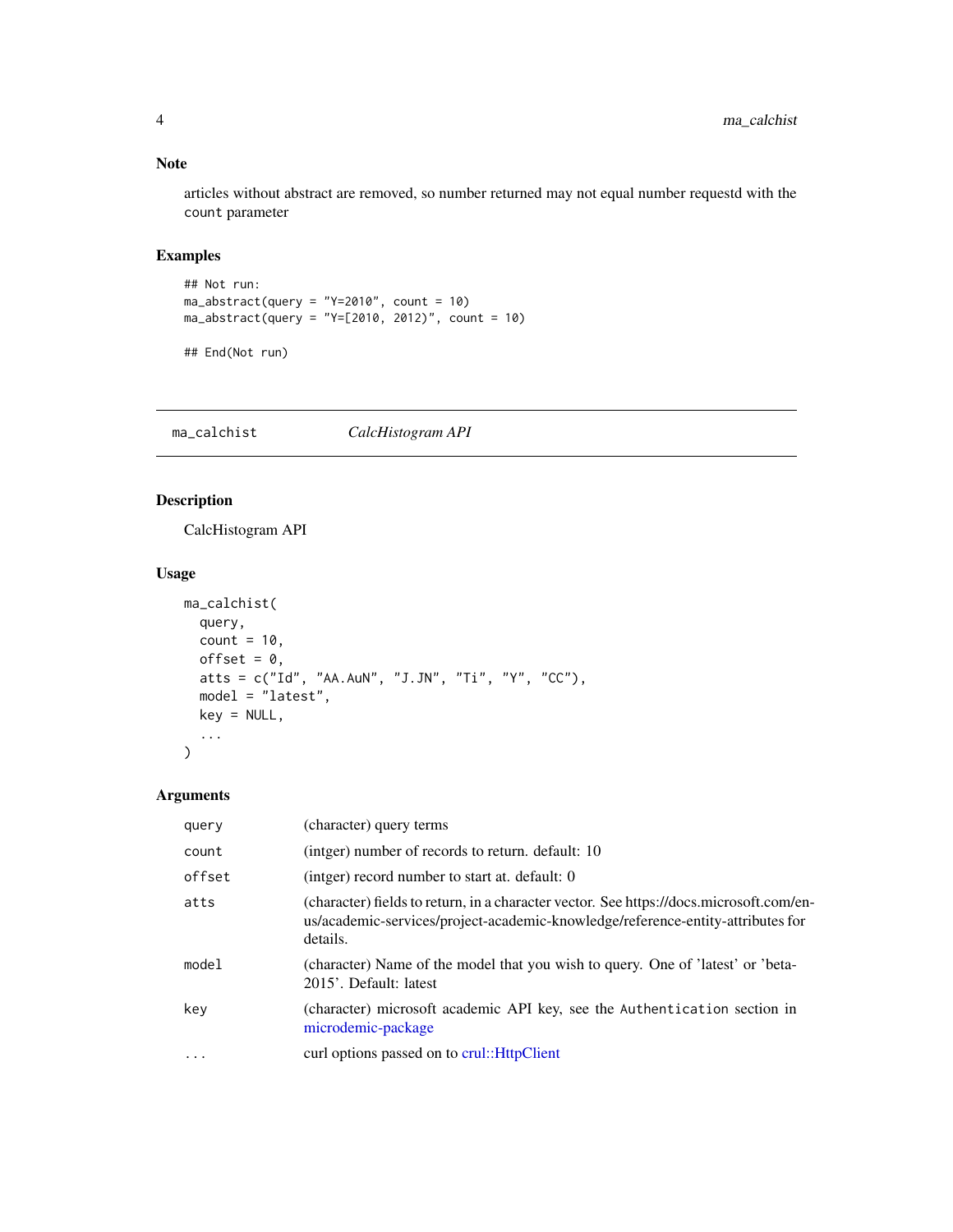#### <span id="page-4-0"></span>ma\_evaluate 5

#### Examples

```
## Not run:
res <- ma_calchist(query = "And(Composite(AA.AuN=='jaime teevan'),Y>2012)",
  atts = c('Y', 'F.FN'))res$histograms$histogram
```
## End(Not run)

<span id="page-4-1"></span>ma\_evaluate *Evaluate API*

#### Description

Evaluate API

#### Usage

```
ma_evaluate(
 query,
 count = 10,
 offset = 0,
 orderby = NULL,atts = c("Id", "AA.AuN", "J.JN", "Ti", "Y", "CC"),
 model = "latest",
 key = NULL,
  ...
)
```
#### Arguments

| query     | (character) query terms                                                                                                                                                                |
|-----------|----------------------------------------------------------------------------------------------------------------------------------------------------------------------------------------|
| count     | (intger) number of records to return. default: 10                                                                                                                                      |
| offset    | (intger) record number to start at. default: 0                                                                                                                                         |
| orderby   | (logical) column by which to order. default: none                                                                                                                                      |
| atts      | (character) fields to return, in a character vector. See https://docs.microsoft.com/en-<br>us/academic-services/project-academic-knowledge/reference-entity-attributes for<br>details. |
| model     | (character) Name of the model that you wish to query. One of 'latest' or 'beta-<br>2015'. Default: latest                                                                              |
| key       | (character) microsoft academic API key, see the Authentication section in<br>microdemic-package                                                                                        |
| $\ddotsc$ | curl options passed on to crul:: HttpClient                                                                                                                                            |

#### Value

a list of length two, with expr (character) and entities (data.frame)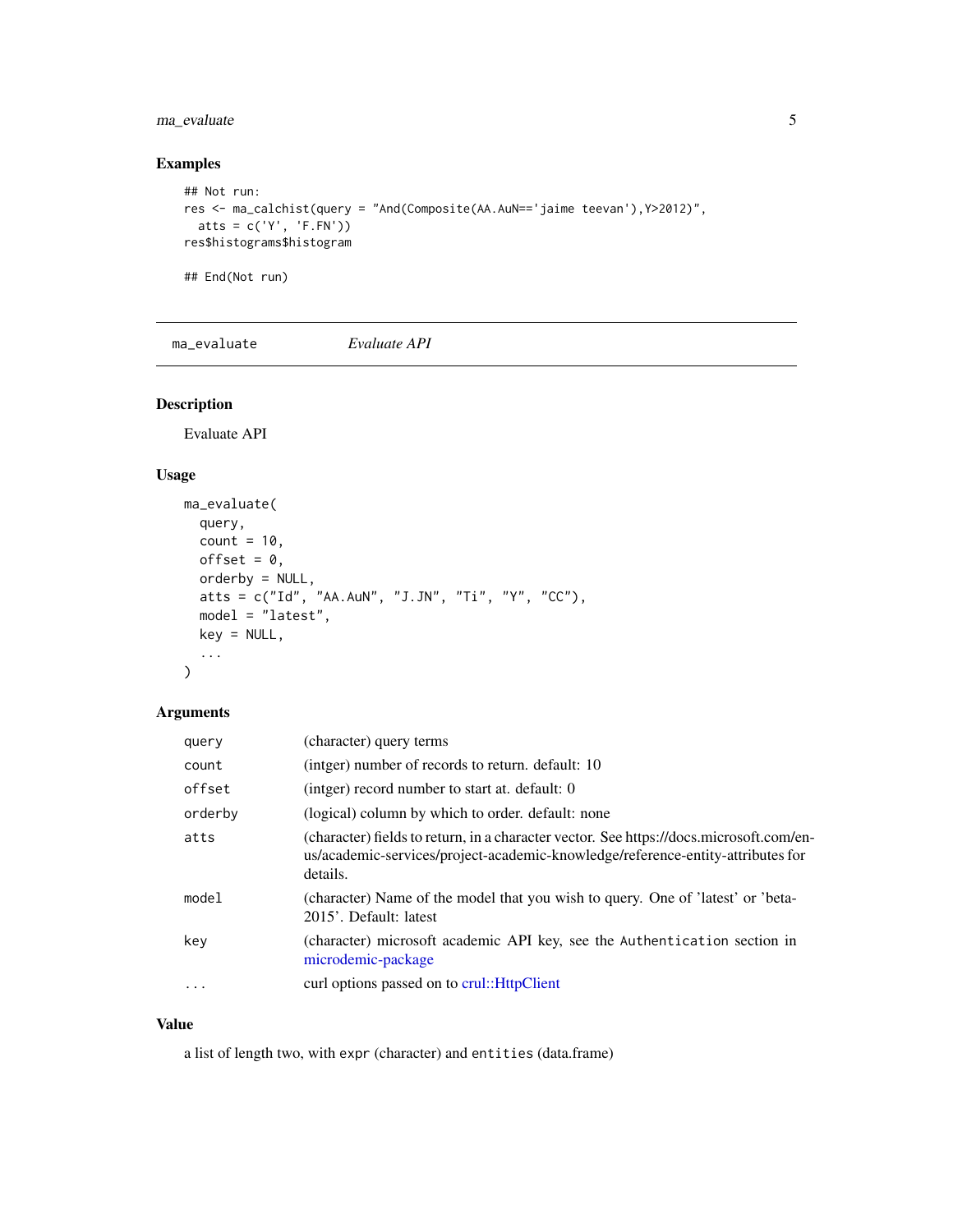#### <span id="page-5-0"></span>References

Query expression syntax https://docs.microsoft.com/en-us/academic-services/project-academic-knowledge/referencequery-expression-syntax

#### Examples

```
## Not run:
# any numeric value that starts with 19
ma<sub>evaluate(query = "Y='19'...")</sub>
# author name matching, and request certain fields back
ma_evaluate(query = "Composite(AA.AuN=='smith')",
  atts = c('Id', 'AA.AuN'))
# matching year 2010 and request Id and Y fields
ma\_evaluate(query = "Y=2010", atts = c('Id', 'Y'))# range of years: includes only left boundary value: 2010, 2012
ma\_evaluate(query = "Y=[2010, 2012)", atts = c('Id', 'Y'))# range by specific dates
ma_{\text{}evaluate(query = "D=['2010-02-03', '2010-02-05']", atts = c('Id', 'Y'))# matching author and matching affiliation
x <- "Composite(And(AA.AuN='mike smith',AA.AfN='harvard university'))"
ma_evaluate(x)
```
## End(Not run)

<span id="page-5-1"></span>ma\_interpret *Interpret API*

#### Description

Interpret API

#### Usage

```
ma\_interpret(query, count = 10, offset = 0, complete = TRUE, key = NULL, ...)
```
#### Arguments

| query    | (character) query terms                                                                                                   |
|----------|---------------------------------------------------------------------------------------------------------------------------|
| count    | (intger) number of records to return. default: 10                                                                         |
| offset   | (intger) record number to start at. default: 0                                                                            |
| complete | (logical) TRUE means that auto-completion suggestions are generated based on<br>the grammar and graph data. default: TRUE |
| key      | (character) microsoft academic API key, see the Authentication section in<br>microdemic-package                           |
| $\cdot$  | curl options passed on to crul:: HttpClient                                                                               |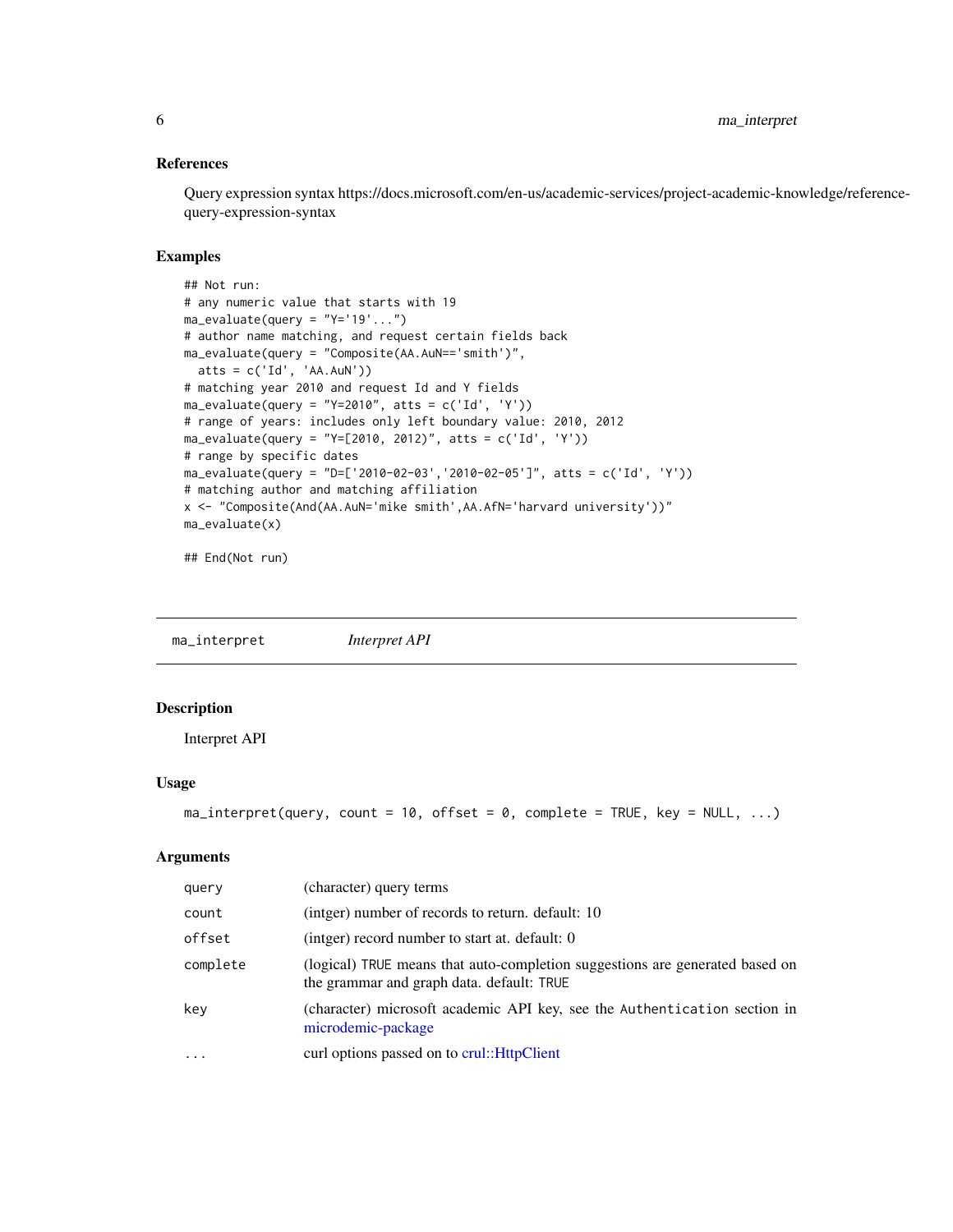#### <span id="page-6-0"></span>ma\_search 7

#### References

https://docs.microsoft.com/en-us/academic-services/project-academic-knowledge/reference-interpretmethod

#### Examples

```
## Not run:
res <- ma_interpret(query = "papers by jaime'...")
res$query
res$interpretations
res$interpretations$parse
res$interpretations$rules
res$interpretations$rules[[1]]
expr <- res$interpretations$rules[[1]]$output.value
ma_evaluate(expr)
```
## End(Not run)

<span id="page-6-1"></span>ma\_search *Search - higher level method*

#### Description

Search - higher level method

#### Usage

```
ma_search(
  query,
  count = 10,
  offset = 0,
  orderby = NULL,
  atts = c("Id", "AA.AuN", "J.JN", "Ti", "Y", "CC"),
  model = "latest",
  key = NULL,
  ...
\mathcal{L}
```
#### Arguments

| query   | (character) query terms                           |
|---------|---------------------------------------------------|
| count   | (intger) number of records to return. default: 10 |
| offset  | (intger) record number to start at. default: 0    |
| orderby | (logical) column by which to order. default: none |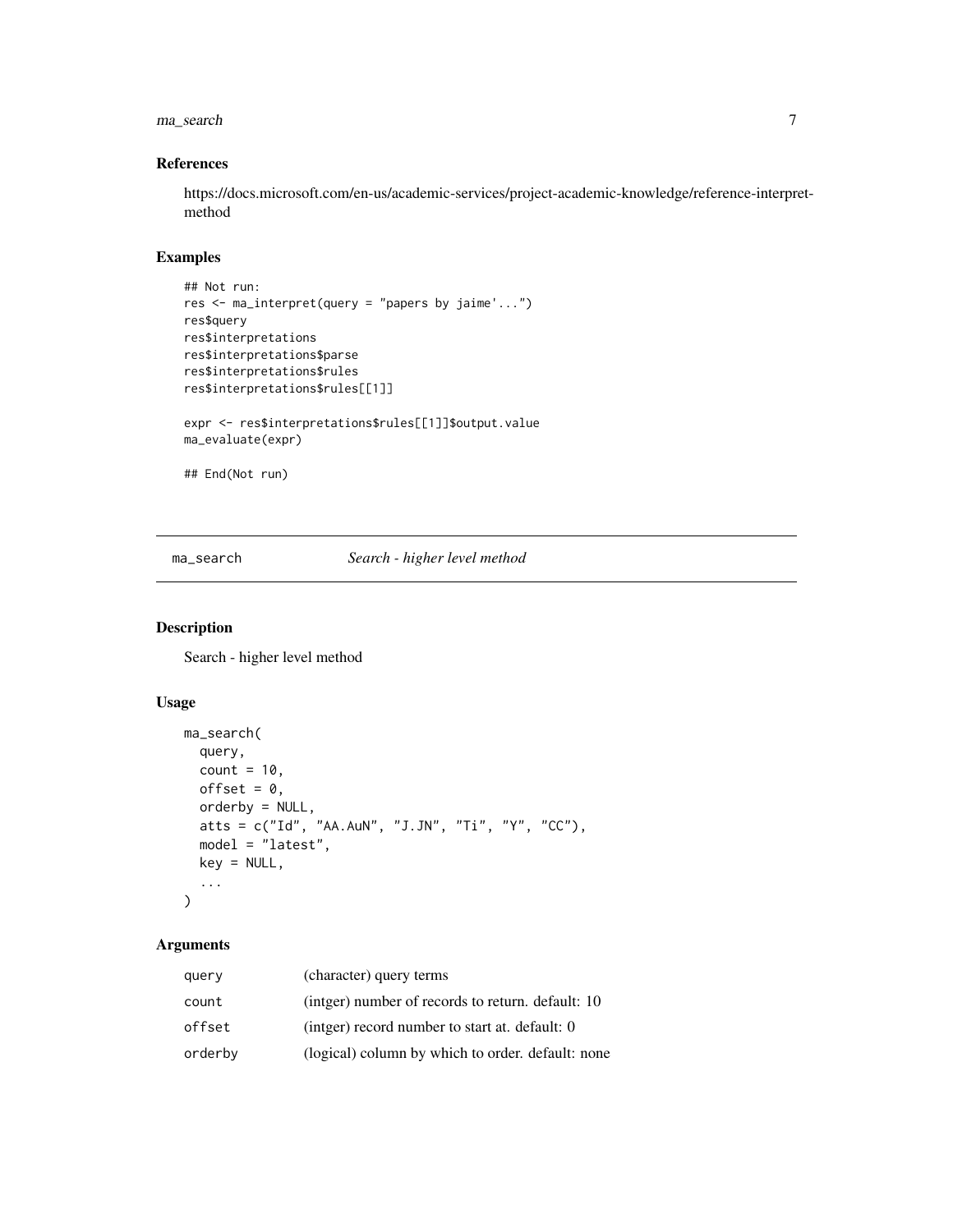<span id="page-7-0"></span>

| atts    | (character) fields to return, in a character vector. See https://docs.microsoft.com/en-<br>us/academic-services/project-academic-knowledge/reference-entity-attributes for<br>details. |
|---------|----------------------------------------------------------------------------------------------------------------------------------------------------------------------------------------|
| model   | (character) Name of the model that you wish to query. One of 'latest' or 'beta-<br>2015'. Default: latest                                                                              |
| key     | (character) microsoft academic API key, see the Authentication section in<br>microdemic-package                                                                                        |
| $\cdot$ | curl options passed on to crul:: HttpClient                                                                                                                                            |

#### References

https://academic.microsoft.com/ https://www.microsoft.com/en-us/research/project/academic-knowledge/ https://docs.microsoft.com/en-us/academic-services/project-academic-knowledge/introduction

#### Examples

```
## Not run:
ma\_search(query = "Y='19". . . .")
```
## End(Not run)